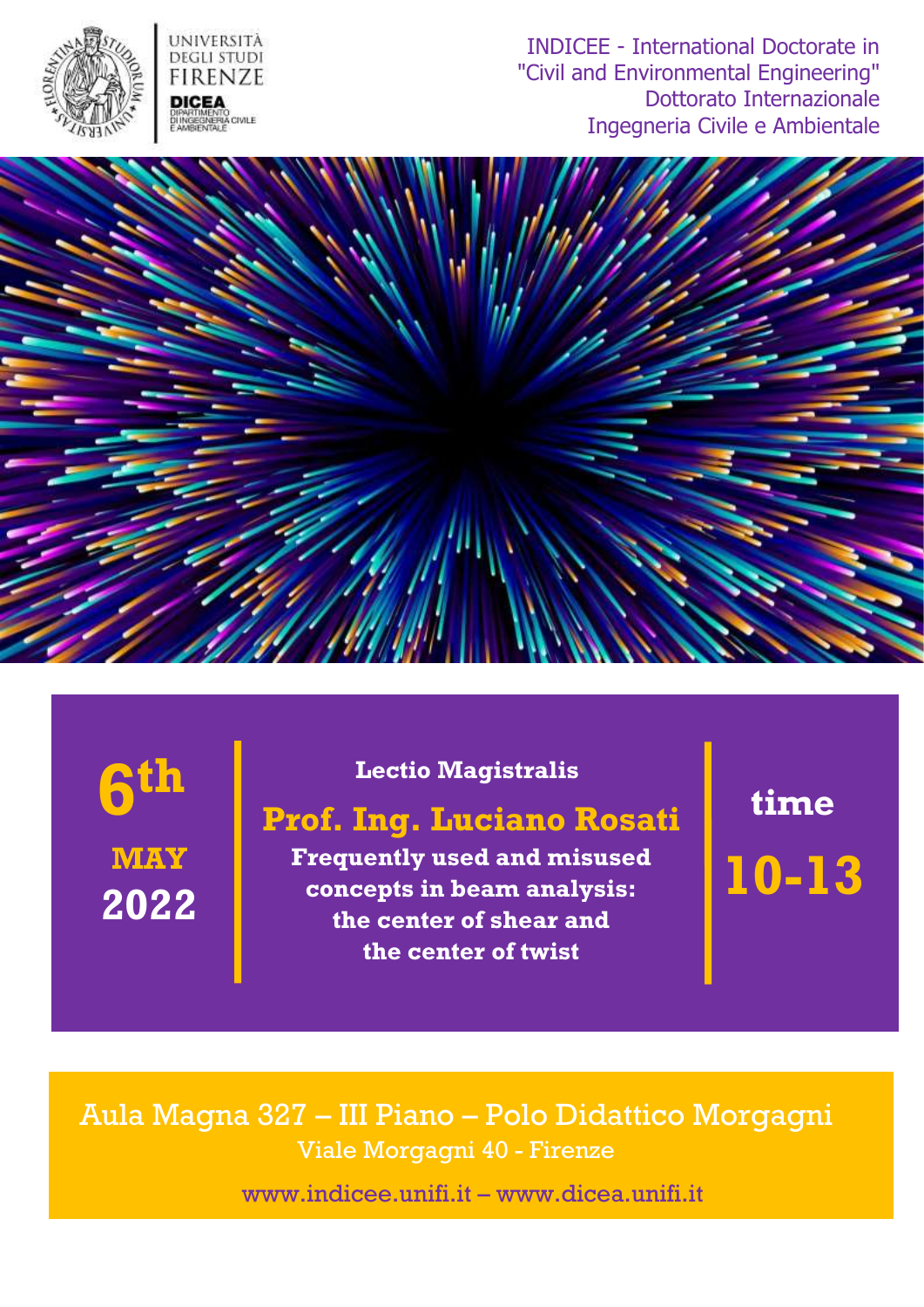

#### Frequently used and misused concepts in beam analysis: the center of shear and the center of twist

The center of shear and the center of twist are two basic concepts in solid and structural mechanics that often overlaps in a fuzzy way although their meaning and properties are quite different.

Actually, the center of twist is unambiguously defined both for the solid model by Saint Venant and the beam model by Euler-Timoshenko; furthermore, its position depends solely upon the beam cross section. Conversely, the center of shear is unambiguously defined for the solid model while it has two different definitions for the beam model, namely the geometric one by Goodier and the energetic one by Trefftz.

Surprisingly, the second definition of the center of shear provides a point that coincides with the center of twist while the geometric definition yields a point that is not only different from the center of twist but it also depends upon the material properties of the beam.

Moreover, the center of shear tends to coincide with the center of twist in the technically significant case of thin-walled beams or if the Poisson ratio is null, making one naturally ask if the geometric definition, by far the most diffused one in books and softwares, is really necessary.

We provide an answer to this question by proving that the center of twist is the only point that is really legitimate to provide kinematic and energetic uncoupling between shear and torsion both for the solid model and the beam one and to ensure a perfect symmetry with the role played by the center of gravity for normal stresses. We also show that the shear deformability tensor, ensuring kinematic and energetic equivalence between the cantilever beam and the solid model, only depends upon the center of twist and the position of the transverse force.